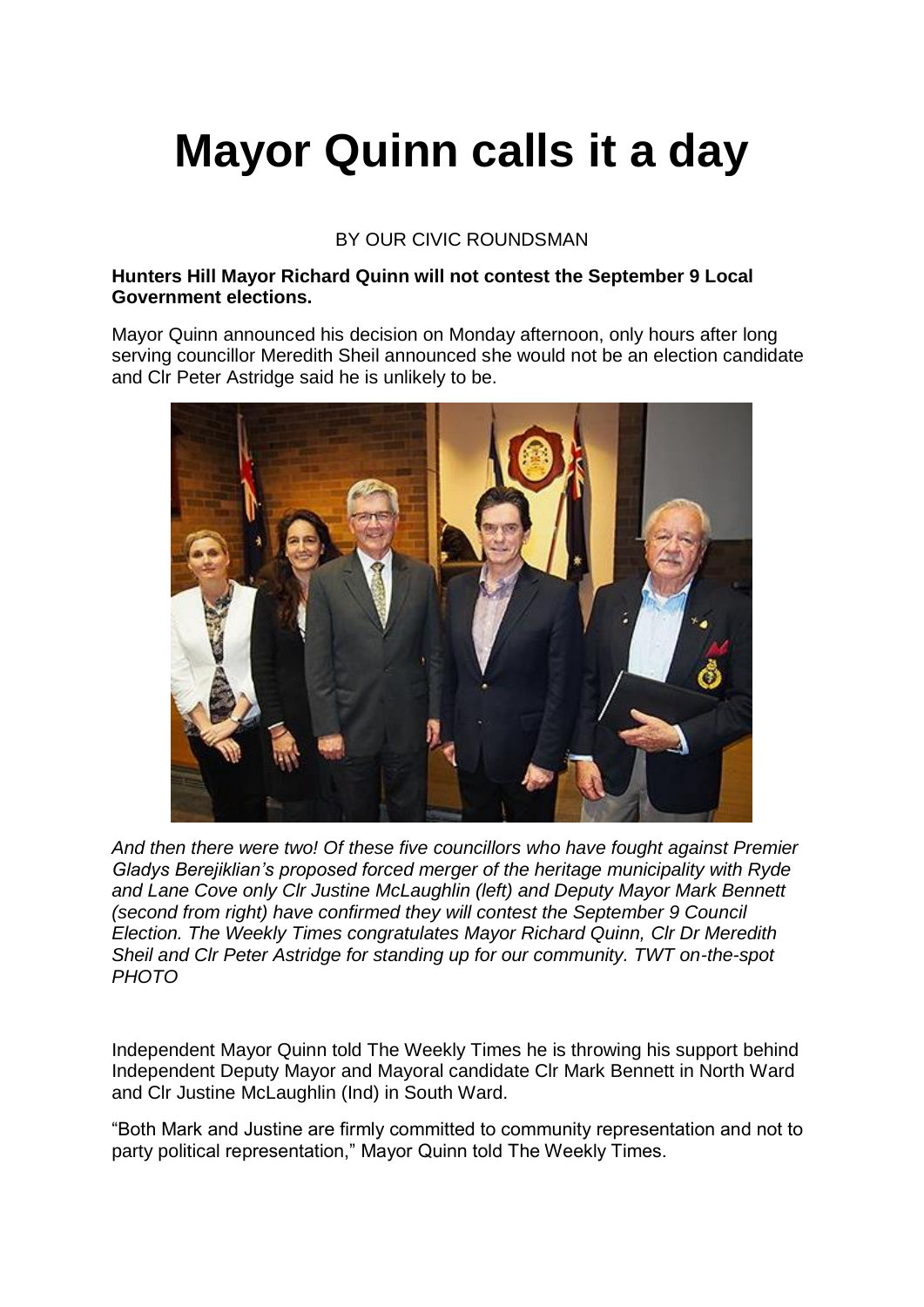"They will be a strong independent voice for Hunters Hill without any allegiance to Macquarie Street."

Mayor Quinn said his work commitments at St Joseph's Catholic College in Hunters Hill along with planned overseas travel next year are the reasons he will not recontest the Mayoralty.

He said his greatest achievement has been to fight against the State government's proposed forced merger of Hunters Hill with Ryde and Lane Cove. "That we're actually having an election for Hunters Hill is a huge achievement.

"But to get this far has taken up an enormous amount of time and effort that could have otherwise been spent doing great things for community."

Richard Quinn was first elected to Hunters Hill Council in 1999 and has been Mayor since 2012. He did not rule out standing for Mayor again at a future election.

Councillor Dr Meredith Sheil (Ind) announced her decision not to run on Sunday and Clr Peter Astridge broke the news of a serious illness that has left him bed ridden in Royal North Shore hospital for the last month.

"It doesn't look as if I'll be well enough to stand as a candidate although I would love to stand because I'm really concerned about Hunters Hill with the threat of a forced merger with Ryde and Lane Cove," Clr Astridge said.

"I'm sure there's going to be a massive battle in Hunters Hill at the election which will need independent councillors who can give 100 per cent in the fight."

He said he's been avidly reading *The Weekly Times* while in hospital and stressed his gratitude to readers who've stood by him in a difficult time.

"I've had more than one hundred get well cards," he said.

Councillor Astridge has served for more than two decades as a councillor and is proud to have represented the Municipality, the Hunters Hill Village shopping precinct and people on the peninsula fighting to protect heritage.

Councillor Dr Sheil said a once in a lifetime opportunity to travel the world is the reason she will not run this September.

"I've had a huge job offer, a once in a lifetime opportunity which means I'll be overseas a lot and will not have the time to serve on Hunters Hill Council," she said.

"I know a lot of people will be disappointed I'm not running but I'm working hard to find a replacement, someone who is not interested in a career in party politics and will put the community first.

"It's been a tough nine years for me, especially since the forced mergers issue threatened our council's survival but I'll continue to support the Save Hunters Hill Municipality Coalition."

The Liberal Party in Hunters Hill has not confirmed or denied it will run Party endorsed candidates although a Liberal Party source told The Weekly Times to "watch this space" for an imminent announcement.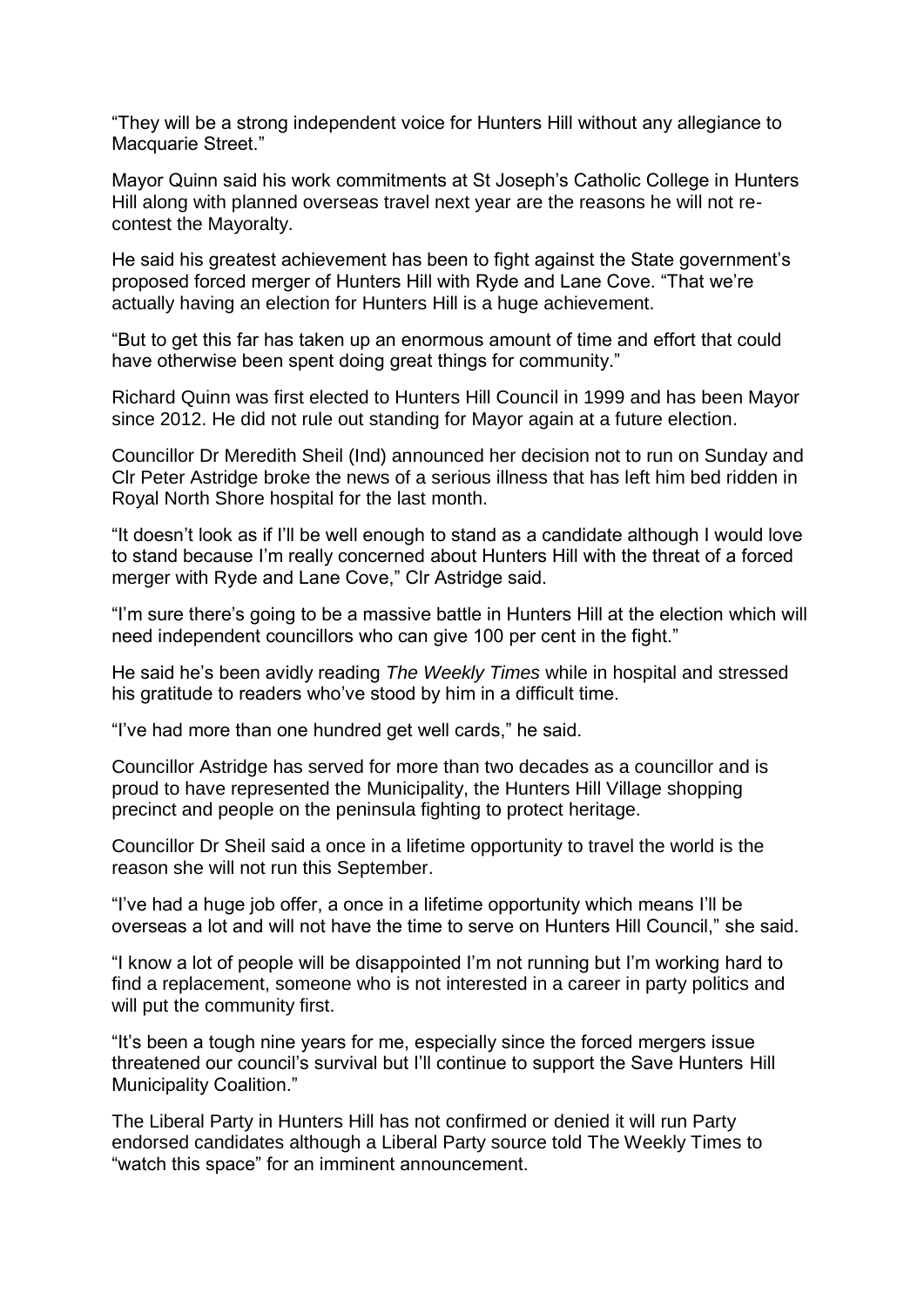Councillor Zac Miles and Clr Gary Bird have not yet confirmed or declined candidacy.

Save Hunters Hill Municipality Coalition spokesman Phil Jenkyn OAM fears the Liberals will run "career candidates" willing to support Premier Gladys Berejiklian and her forced merger agenda.

"To actually run party endorsed candidates in Hunters Hill who are committed to Gladys Berejiklian's destruction of Hunters Hill would be, quite frankly, appalling," he said.

In neighbouring Lane Cove, *The Weekly Times* has learned that only Liberal Mayor Deborah Hutchens and senior Liberal David Brooks-Horn have been endorsed to run so far.

Liberal Scott Bennison – who has led the fight against forced mergers – said he will make an announcement on his candidacy later this month and may quit the Liberals to run as a conservative independent.

"I've not been endorsed at this stage and I'll know if I've been endorsed on the 26th of this month, when I'll announce my decision," he said.

Like Mayor Hutchens and Clr Bennison, Independent Councillors Pam Palmer, Daniel Strassberg and Karola Brent have also opposed the proposed forced merger of Lane Cove with Hunters Hill and Ryde alongside Liberal David Karpin AM and all four are expected to make announcements later this week.

"Lane Cove is my home, my community and I would like my children, when they grow up, to have Lane Cove as their community too," Clr Strassberg said.

In Hunters Hill, Dr Meredith Sheil said she is proud to have stood up to fight to protect the municipality's heritage and environment for more than a decade.

This has seen her personally front former Premier Mike Baird on forced mergers, alongside Mayor Quinn.

"It really worries me what will happen to Hunters Hill in a forced merger, particularly with the much larger and dominant City of Ryde," Clr Sheil said.

"I've spent a lot of time serving on the Hunters Hill Conservation Advisory Committee and I'm proud to have fought for issues such as the inappropriate development of the Hunters Hill overpass and protecting the character of Hunters Hill from over development, especially the view of Hunters Hill from the foreshore.

"I've protected Hunters Hill from wall to wall development and I regard that as my major contribution."

Mayor Quinn said his one regret in not standing is that he will not be Mayor when the forced merger proposal is defeated and Hunters Hill's independence is assured.

"I've enjoyed representing our local community and what I found to be most rewarding are the citizenship ceremonies and seeing the joy on the faces of our new citizens."